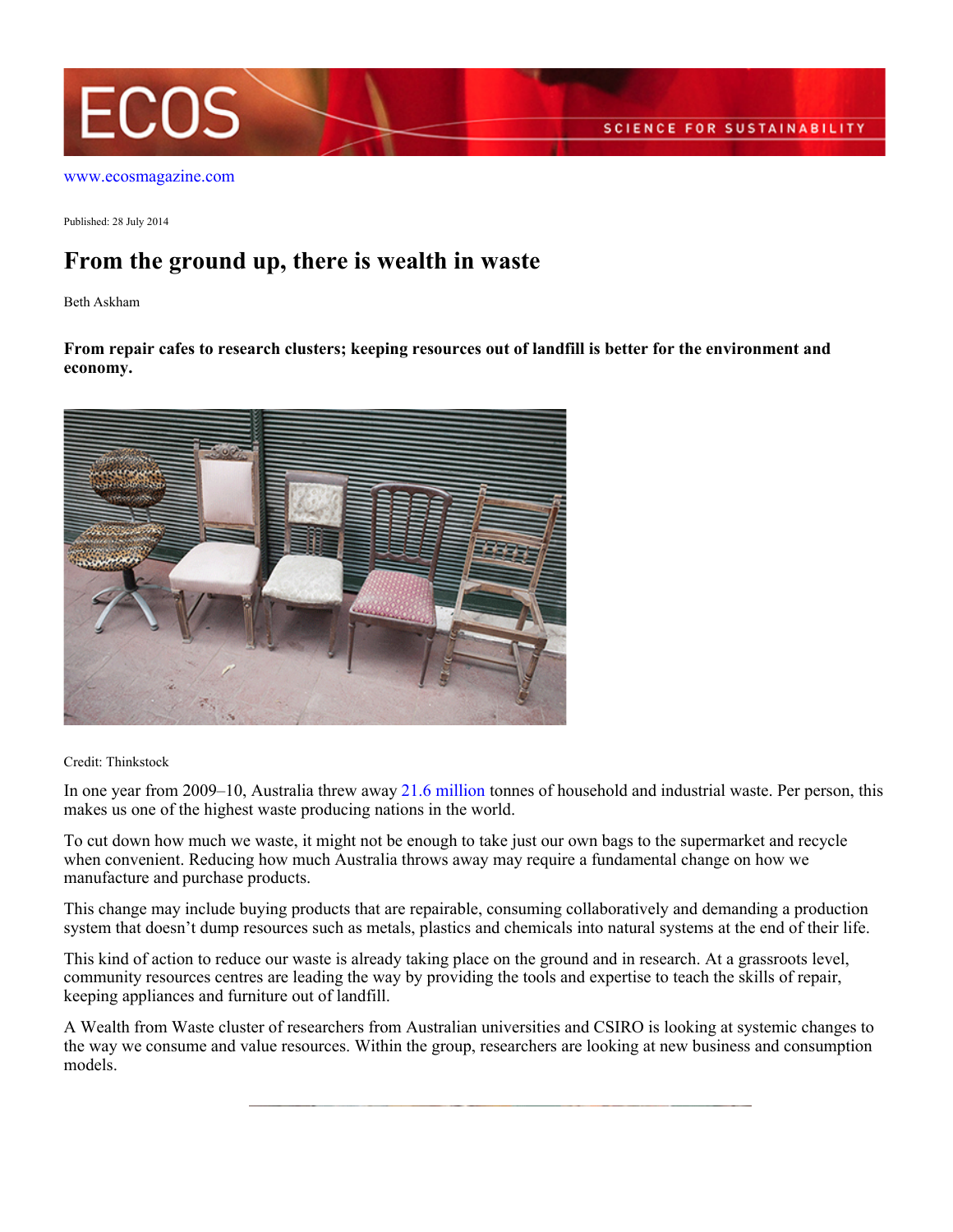

## **Repair cafe to the rescue**

## Credit: The Bower

[Repair Cafes](http://repaircafe.org/) are a recent global phenomenon. They are spaces where people drop in and repair anything – from broken appliances and furniture to electronics –with the help of experts and DIY enthusiasts. The repair cafe concept was dreamt up by a Dutch not-for-profit organisation that has helped hundreds around the world set up their own.

The new repair cafe in Sydney is located inside [the Bower](http://bower.org.au/repair-cafe/), a Marrickville reuse and repair centre. It's the first repair cafe to open in the Asia Pacific region. Every Wednesday afternoon from 1–5 pm, it provides a social and relaxed environment for people to learn the skills of repair.

The cafe began its life at the beginning of the year with a crowdfunding Pozible campaign called 'save the lamp'. It has since been awarded a grant that will secure its operation for the coming year.

Since opening, each week around ten people come with an item for repair. With the help of technical specialists, they return their item to working order. Sometimes it takes 10 minutes and sometimes it takes an hour or more.

Guido Verbist, Co-operative Manager at the Bower says that the café helps to divert waste from landfill through repair and reuse.

'It can be so quick and easy to repair something, you just need to know what to do and what to look for,' he says.

He makes it clear that it is not a free service, but free advice. People repair their own item with help and advice from the experts and other participants. There is cake and coffee, and discussion and collaboration with others at the cafe is a welcome part of the process.

Mr Verbist says that the repair process stimulates people to think, "Is this repairable?", and "Should I buy things that are not repairable?"

People mostly bring in electrical appliances and some computers, but they also bring in broken furniture and bikes. Guido says they would like to offer the expertise and tools to repair clothes in the future.

The repair cafe hopes to teach the dying art of repair. Mr Verbist says that people who attend often don't feel confident to give repairing a go. The cafe provides tools and know-how to inspire and encourage people to make a start.

Having a centralised place of repair also allows for a full consideration of safety. The cafe is aware of the risks involved with repairing electrical items and take every step they can to mitigate these risks. For electrical appliances, there are safety switches and a certified tradesman who can tag and test each item.

The repair cafe's long-term objective is to tour to other neighbouring city councils, where the repair cafe could be managed by those councils.

## **A fundamental change in resource recovery**

A CSIRO research cluster, [Wealth from Waste](http://www.csiro.au/mdu/wfw) is looking at both the barriers and enablers in the metals sector for